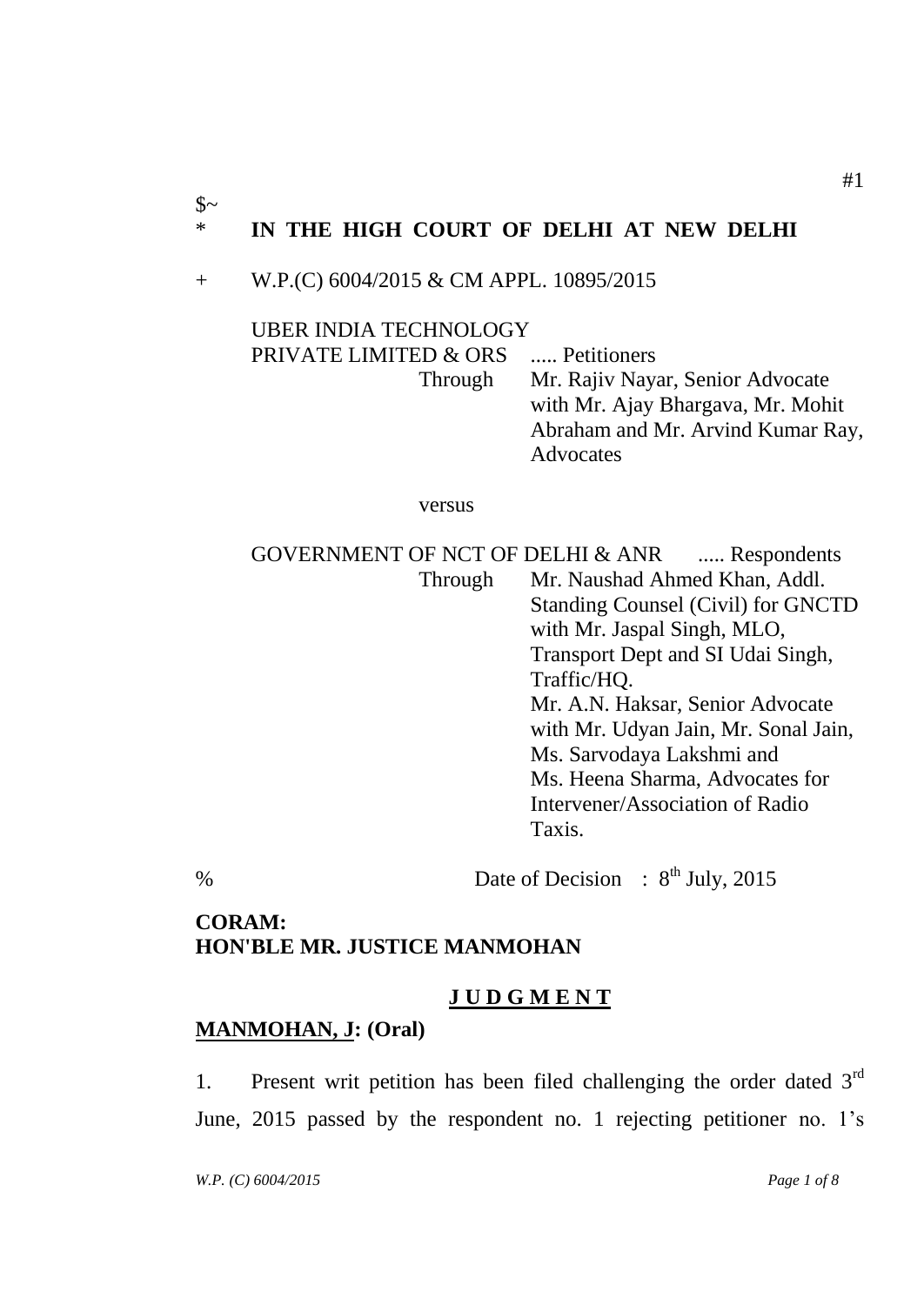application for licence under Modified Radio Taxi Scheme, 2006 as well as seeking an order restraining respondents from obstructing the petitioner and its AITP vehicle operators from conducting their business and providing services under the name 'Uber'.

2. At the outset, Mr. Rajiv Nayar, learned senior counsel for petitioners states that at this stage he is not pressing prayer (b) of the petition seeking an order restraining the respondents from obstructing the petitioners and its AITP vehicle operators from conducting their business and providing services under the name 'Uber'.

3. The statement made by Mr. Rajiv Nayar is accepted by this Court and prayer (b) of the present writ petition is dismissed as withdrawn at this stage with liberty to agitate the same in a subsequent proceeding in accordance with law, if petitioners so desire.

4. Mr. Rajiv Nayar refers to the judgment and order dated  $11<sup>th</sup>$  June, 2015 passed by a Coordinate Bench of this Court in *Apra Cabs India Pvt. Ltd. & Ors. Vs. Govenrment of NCT of Delhi & Ors., W.P.(C) 5965/2015* whereby a similar impugned order was set aside.

5. Since considerable emphasis was laid on the aforesaid judgment in *Apra Cabs India Pvt. Ltd. & Ors.* (supra), the relevant portion of the same is reproduced hereinbelow:-

*"5. The brief background to the petition is that a Public Notice was issued on 8th December, 2014 by the Transport Department of the Government of NCT of Delhi (GNCTD) that other than the licensed cab services, taxi service providers Using web based technology are prohibited from providing such services till they get a licence from the Transport Department. That General Notice was challenged by ANI Technologies Private Limited (ANI), which runs "OLA Cabs" principally on the*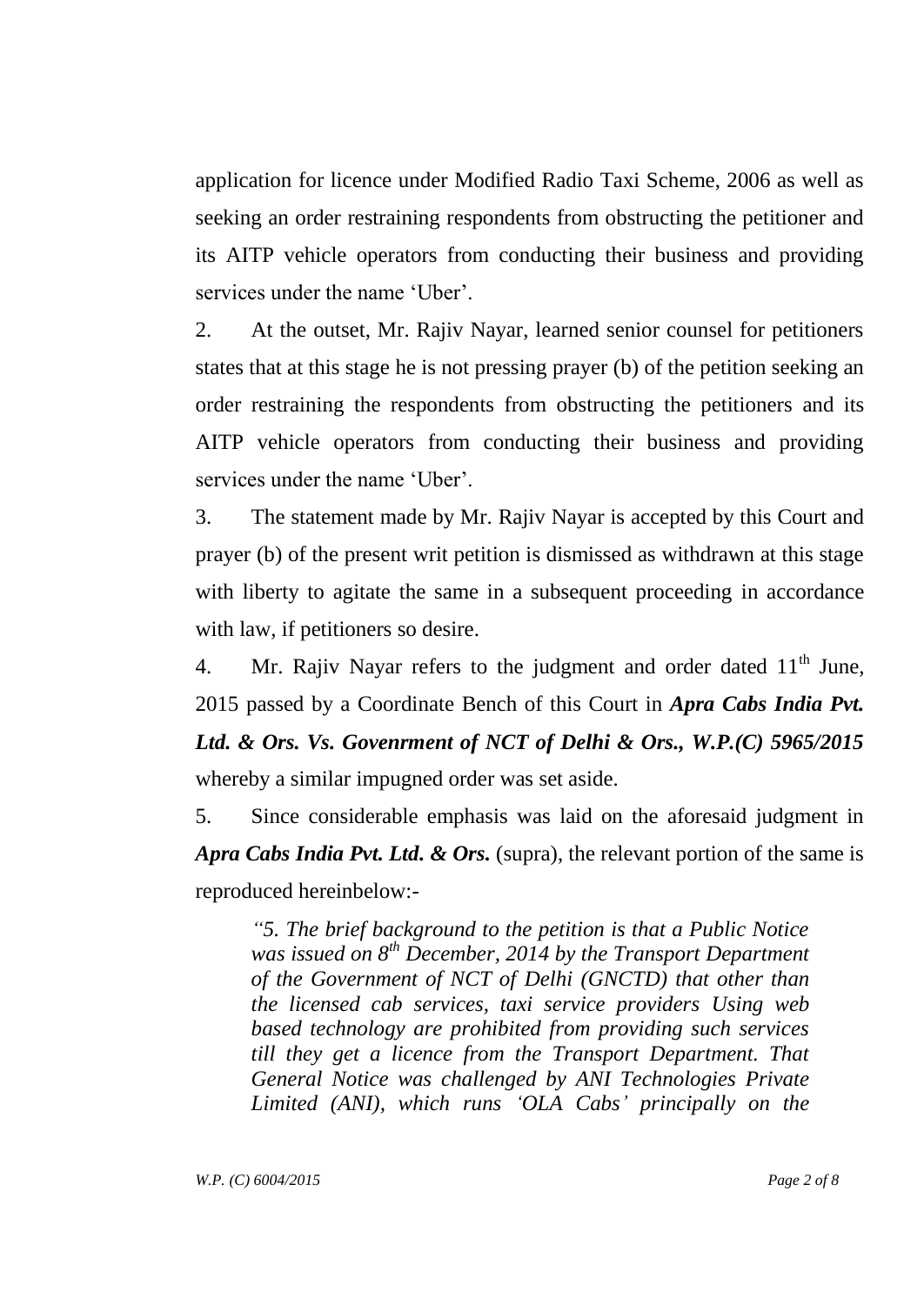*ground that the said ban order was passed without affording it an opportunity of being heard. Upholding that plea, the Court on 23rd December, 2014, passed an order in WP (C) No.9290/2014 filed by ANI and directed that its petition be considered as a representation by the appropriate authority and a final decision taken thereon within a period of ten days. Pursuant thereto an order was passed on 1 st January, 2015, which, as already noted, is sought to be separately challenged by ANI.*

*6. As far as Petitioner Nos.1 and 2, i.e. APRA Cabs India Private Limited (APRA) and Serendipity Info Labs Pvt. Ltd. (Serendipity), are concerned they are aggrieved by the communications dated 3rd June, 2015 issued to each of them. The said notices refer to the applications filed on 24th & 7th January, 2015 respectively by APRA and Serendipity. The notice to APRA states that it is an associate of OLA Cabs and its application has been rejected by the competent authority since "you have failed to submit the sworn affidavit declaring therein that company named M/s. OLA CABS is complying with the ban order imposed upon it, in letter & spirit, in pursuance of letter of even numbers dated 24/03/2015 already issued to you."*

*7. As far as Serendipity is concerned, the notice dated 3rd June 2015 states that it is a subsidiary of Taxi for Sure Cabs (TFS) and its application has been rejected by the competent authority "since you have failed to submit the sworn affidavit declaring therein that company named M/s. Taxi For Sure Cab (TFS) is complying with the ban order imposed upon it in letter & spirit, in pursuance of letter of even numbers dated 17/04/2015 already issued to you."*

*xxxx xxxx xxxx xxxx*

*10. As already noted the order dated 8th December 2014, has already been set aside by this Court since it was a general ban order passed without affording the parties affected an opportunity of being heard. Therefore, this cannot be a valid*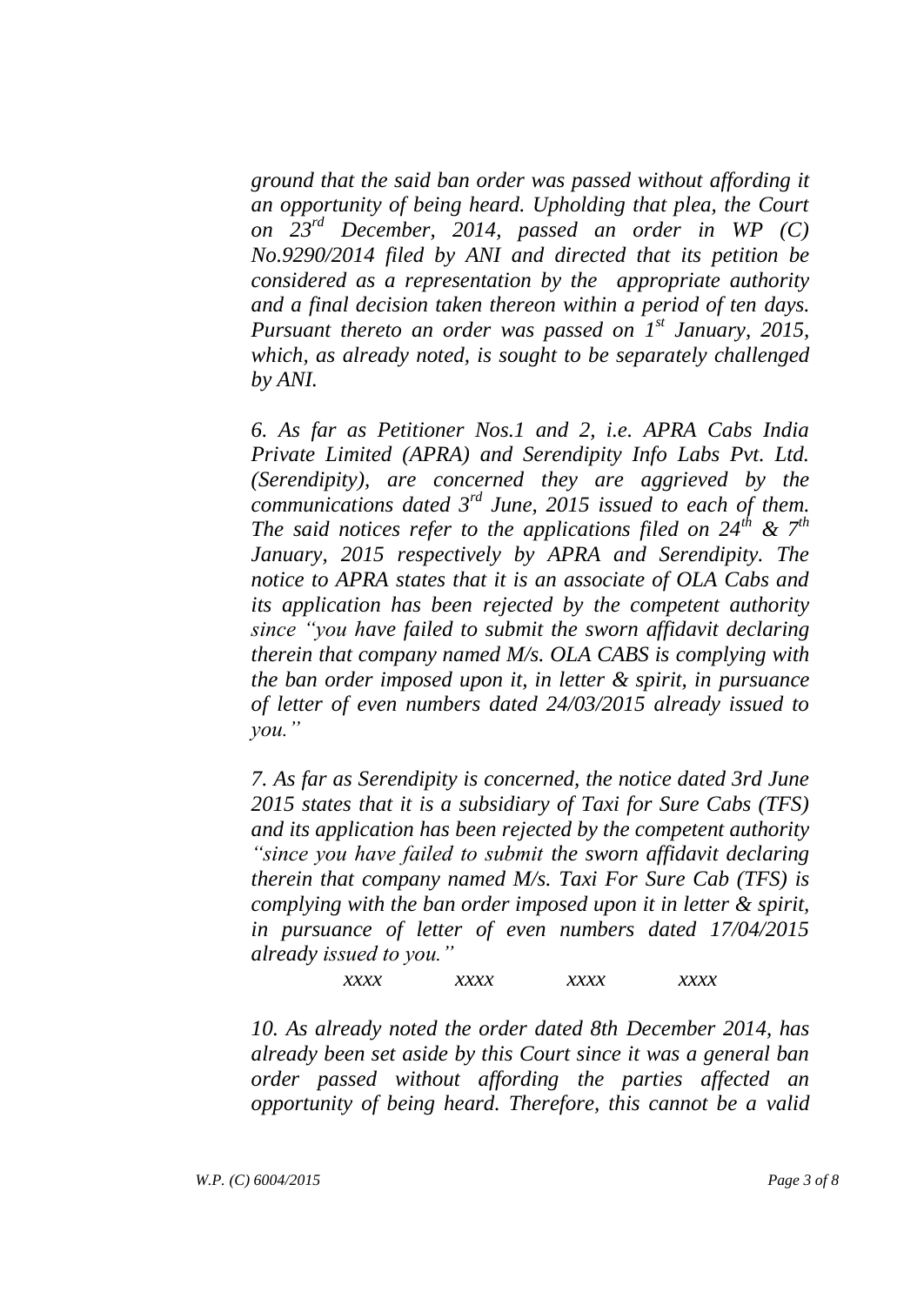*ground to reject the application made Petitioner Nos.1 and 2 for grant of licence. In any event neither notice dated 24th March, 2015 issued to APRA nor notice dated 17th April, 2015 issued to Serendipity required them to submit any sworn affidavit declaring that either OLA Cabs or TFS is complying with the ban order imposed upon them.*

*11. No document has been shown to the Court whereby the Transport Department has informed either Petitioner No.1 or Petitioner No.2 that they have failed to comply with any other deficiency pointed out for the purposes of grant of licence. The only reason given in the impugned orders dated 3rd June 2015 for rejecting the application for licences is that they failed to submit sworn affidavit, in terms of the earlier letters dated 24th March, 2015 (in case of APRA) and 14th April, 2015 (in case of Serendipity). As already observed, those notices do not call upon the Petitioners to submit any affidavit. Consequently, the Court is of the view that the reason given by the Transport Department for rejecting the application of APRA and Serendipity for issuance of licence, is not valid.*

*12. Consequently, this Court has no hesitation in setting aside the orders dated 3rd June, 2015.*

*13. Mr. Naushad Ahmed Khan, learned counsel for the GNCTD submitted that there may be other requirements that the Petitioners may have to satisfy in order for them to be granted licences. As far as this submission is concerned, it is made clear that it will be open to the Respondents to write to the Petitioner Nos.1 and 2 without undue delay, and in any event not later than ten days from today, the requirements that they have to satisfy, within a time frame. If the GNCTD is not satisfied with the response, it will give the Petitioners one opportunity to further be heard and give clarification. A decision will thereafter be taken on the application made by Petitioner Nos.1 and 2 and communicated to them not later than four weeks thereafter.*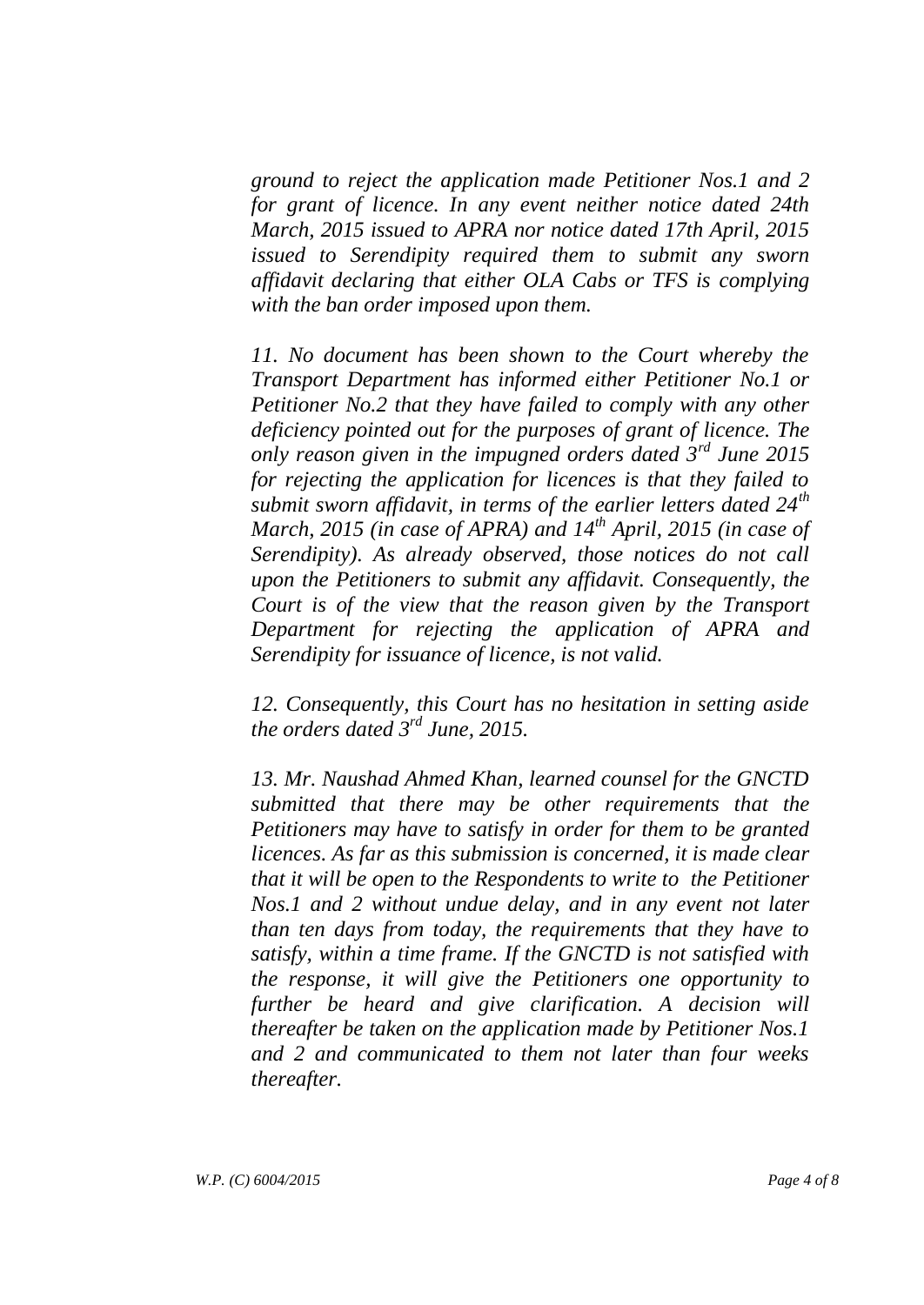*14. The Court accordingly quashes the impunged notices dated 3 rd June 2015 issued to Petitioner Nos.1 and 2 by the Transport Department of GNCTD. The consequent coercive action taken by the Transport department pursuant to the General Public Notice dated 8th December, 2014, the order dated 2nd January, 2015 and the impugned notices dated 3rd June, 2015, are also hereby declared as invalid. Any vehicles of Petitioner Nos.1 and 2 that may have been impounded by the Respondents shall be released to them forthwith."*

6. Mr. Naushad Ahmed Khan, learned additional standing counsel for GNCTD contends that petitioners must comply with the Radio Taxi Scheme 2006 as modified on  $26<sup>th</sup>$  December, 2014 and the provisions of Section 74 of the Motor Vehicles Act, 1988 as well as the directions given by the Supreme Court in *M.C. Mehta*'s case wherein it has been directed that all commercial vehicles would have to run on CNG.

7. Mr. A.N. Haksar, learned senior counsel appearing for the Association of Radio Taxi adopts the arguments of learned counsel for GNCTD and also asserts that the petitioners have no locus standi to file the present writ petition. He submits that the application in the present case was filed with the GNCTD by M/s. ResourceExpert India Private Ltd. through one Mr. Ankit Goyal and not by the petitioners herein. He also emphasises that the applicant is only an aggregator of the vehicles and he has nowhere undertaken that he would ply vehicles with clean fuel.

8. In rejoinder, Mr. Rajiv Nayar points out that in the initial application filed by M/s. ResourceExpert India Private Ltd., they had stated that it is a subsidiary of Uber International Services Holding BV., the petitioner no. 3 herein.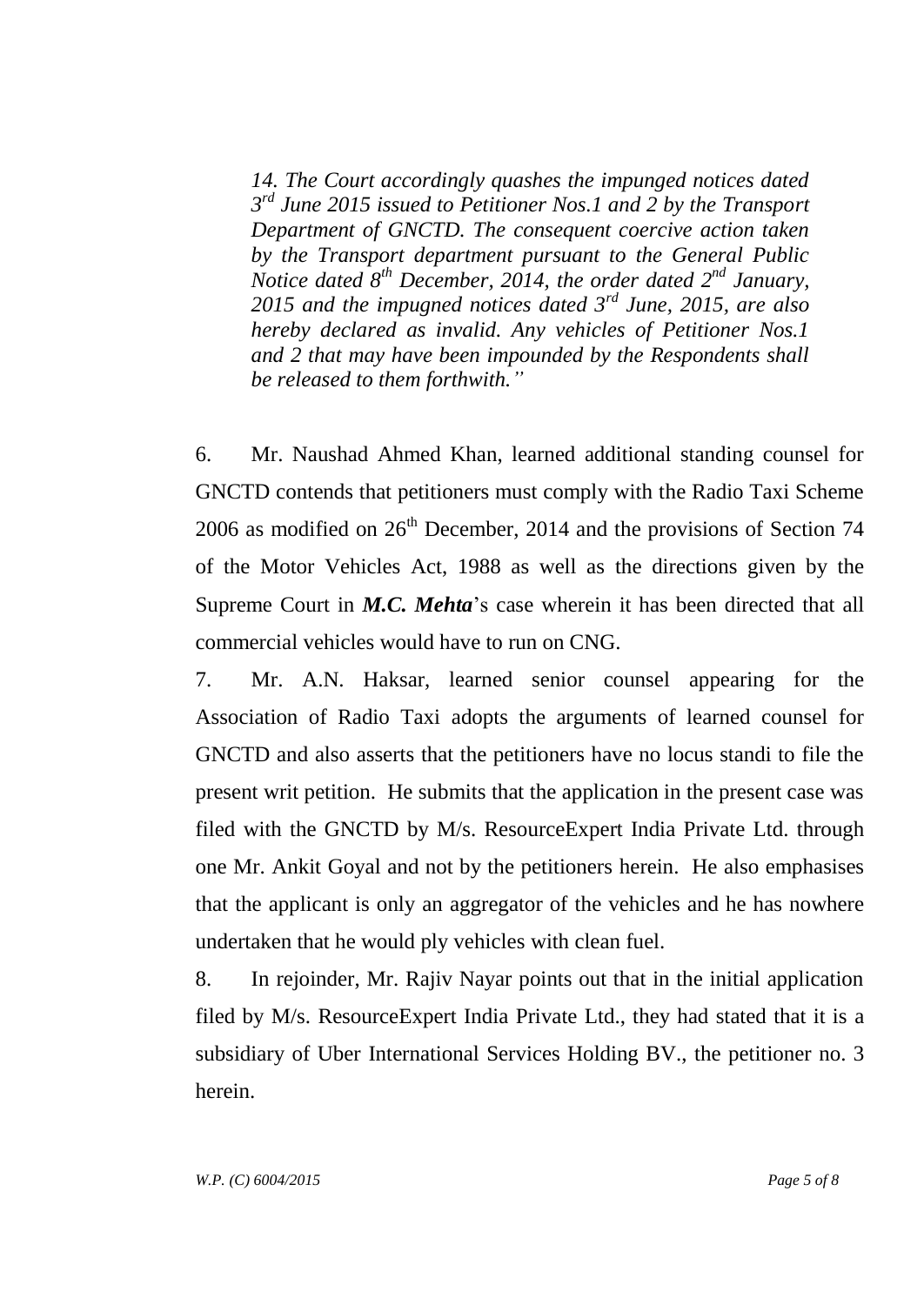9. Having heard learned counsel for parties, this Court is of the view that a total prohibition or a blanket ban on the right to carry on any trade, business or profession should be imposed in the rarest of rare or in exceptional circumstances. In the first instance, an endeavour should be made by the State to allow everyone to carry on trade, business or profession without any restriction. However, if that is not possible, then the same should be allowed subject to reasonable restrictions. It is settled law that restrictions must not be arbitrary or of excessive nature so as to go beyond the requirement and interest of the general public. It is only in rare and exceptional circumstances that a blanket ban or a prohibition should be imposed on an individual's right to carry on trade, business or profession.

10. This Court is also of the view that the petitioners have the locus standi to maintain the present writ petition as the applicant M/s. ResourceExpert India Private Ltd. in its initial application dated  $27<sup>th</sup>$  January, 2015 had candidly disclosed that it was the subsidiary of Uber International Services Holding BV. The present writ petition is supported by an affidavit of Mr. Ankit Goyal who had applied on behalf of M/s. ResourceExpert India Private Ltd. It is further settled law that holding and subsidiary companies are one single economic entity and they are to be treated as one concern. (See *DHN Food Distributors Ltd. and Others v. London Borough of Tower Hamlets [1976] 3 ALL ER 462* and *Scottish Co-operative Wholesale Society Ltd v Meyer, [1958] 3 ALL ER 66*) Consequently, the objection raised by the Association of Radio Taxis is untenable.

11. The objections raised by Mr. Naushad Ahmed Khan, learned additional standing counsel for GNCTD are not reflected in the impugned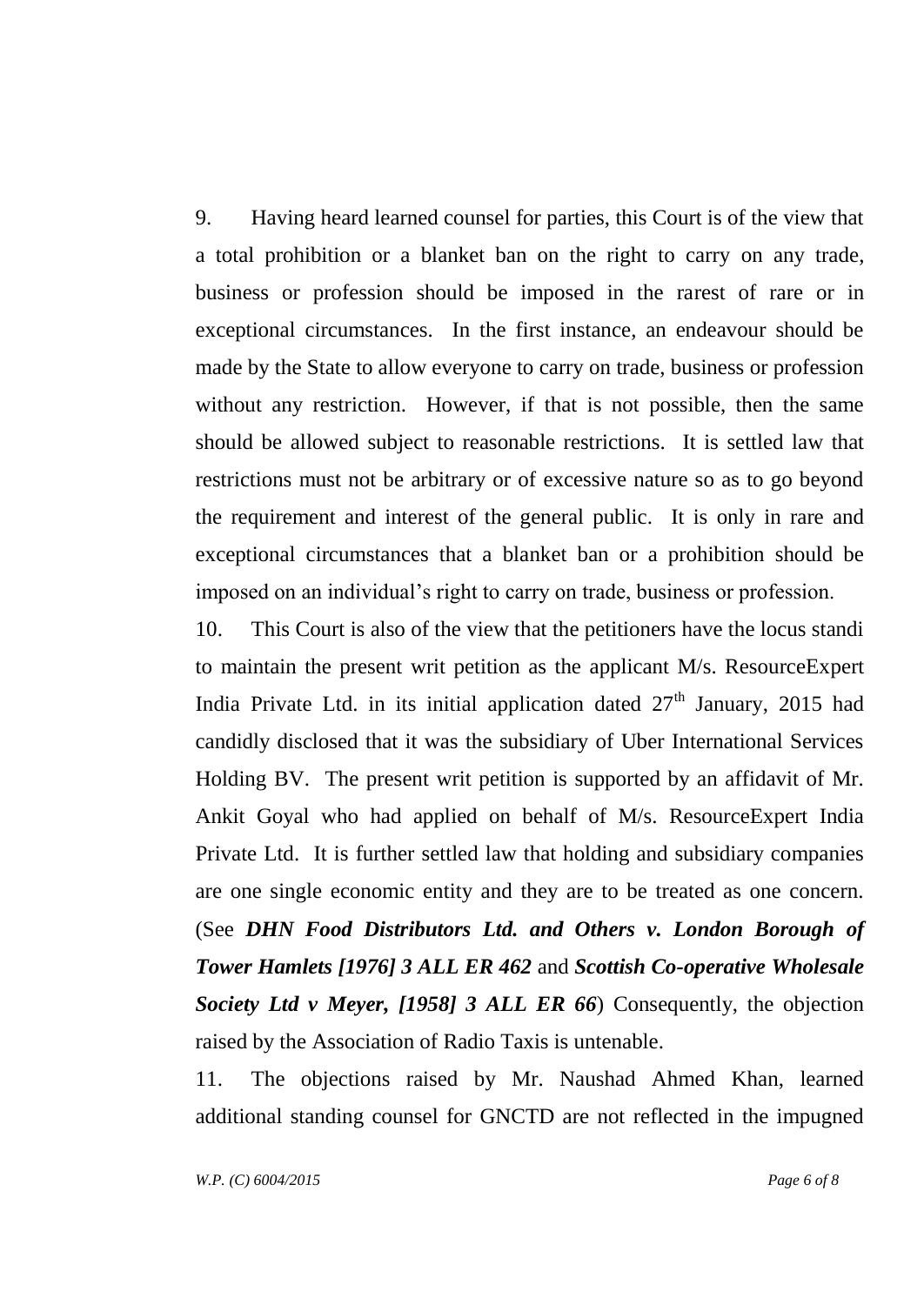order. In fact, they are not the grounds on which the petitioners have been denied the licence. Accordingly, the validity and legality of the aforesaid submissions need not be examined in the present proceedings. In any event, even if the submissions advanced by Mr. Naushad Ahmed Khan are accepted, then also at the highest they warrant imposition of restrictions and not a blanket ban or a prohibition.

12. Consequently, this Court is of the opinion that as the facts and the issue in the present case are similar to that of the case of *Apra Cabs India Pvt. Ltd. & Ors.* (supra) decided by a Coordinate Bench of this Court on 11<sup>th</sup> June, 2015, the petitioners are entitled to the relief as directed in the said order.

13. It is pertinent to mention that the impugned order in the present writ petition is also identical to the impugned order in the case of *Apra Cabs India Pvt. Ltd. & Ors.* (supra). In fact, the sole ground mentioned in the impugned order, namely, that the petitioners are not complying with the ban order, was found to be legally untenable in *Apra Cabs India Pvt. Ltd. & Ors.* (supra). Accordingly, the impugned order dated  $3<sup>rd</sup>$  June, 2015 is set aside. The consequent coercive action taken by the Transport department pursuant to the General Public Notice dated  $8<sup>th</sup>$  December, 2014 and the impugned order dated  $3<sup>rd</sup>$  June, 2015, are also hereby declared as invalid. Any vehicles of the petitioners that may have been impounded by the respondents shall be released to them forthwith.

14. However, in accordance with the order of the Coordinate Bench of this Court in *Apra Cabs India Pvt. Ltd. & Ors.* (supra), it is made clear that it will be open to the respondents to write to the petitioners without undue delay, and in any event not later than ten days from today, the requirements